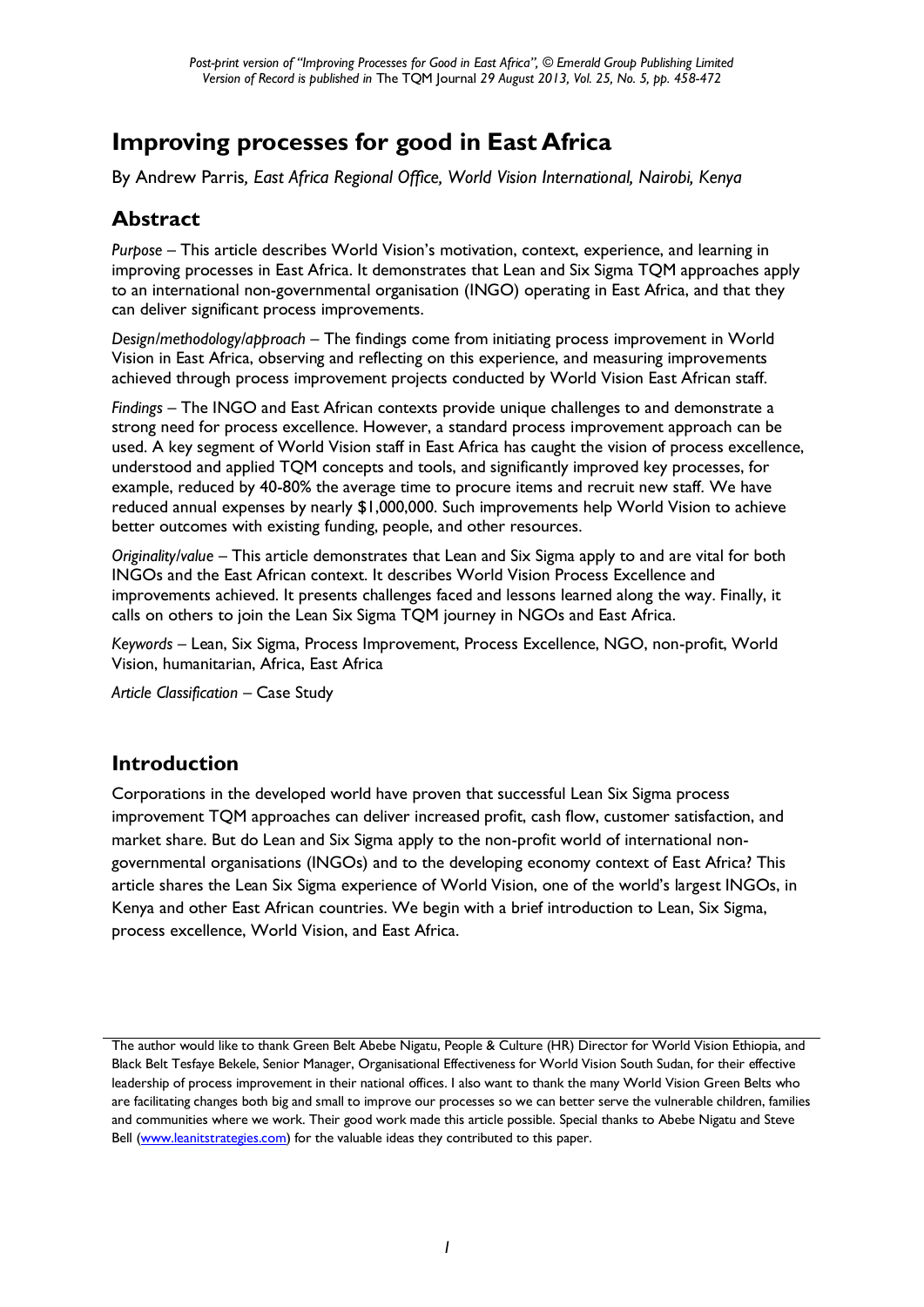#### *Lean, Six Sigma, and process excellence*

*Lean* is an approach to process improvement and organisational excellence focused on eliminating waste and providing value for customers. In *The Machine That Changed the World* Womack *et al*. (1991) use the term Lean to describe the Toyota Production System, which they argued led to the significant rise and success of Toyota in the 1970s and 1980s. Lean continues to this day, and has been adopted by countless organisations across many service industries, including healthcare, nonprofits, and even churches (Pope, et al., 2004). According to Womack and Jones (1996), the key elements of Lean are:

- identify what is of value from the customer's perspective and eliminate everything that does not add value to the customer
- make processes flow in response to the pull (demand) of the customer
- draw on all employees to continuously improve and innovate.

Most Lean experts agree that companies cannot become lean by applying Lean tools (such as Kanban and Poka Yoke) alone. They must apply Lean thinking and principles. Spear & Bowen (1999) identified four basic rules of how work in Toyota is specified, connected, flowed, and improved. Spear (2004) identified the following four fundamental principles underlying the Lean system:

- one must observe the actual work being done
- experiment (test) proposed changes
- experiment as frequently as possible
- managers should coach, not fix.

*Six Sigma* is an approach to process improvement and organisational excellence focused on eliminating variation and making data-driven decisions. Motorola started Six Sigma as they realised the need to significantly reduce variation in order to compete successfully. General Electric, under the leadership of Jack Welch, made Six Sigma a cornerstone of its corporate culture and used it to generate billions of dollars of savings annually (Pande, *et al.*, 2000). The key elements of Six Sigma are:

- gather and analyse data to make informed decisions
- eliminate the variation that drives waste
- solve the root causes of problems, rather than fixing recurring mistakes and defects.

Lean and Six Sigma overlap in many of their concepts and tools. For example, both standardise and measure processes, and both insist on continuous improvement. Both Lean and Six Sigma also require a fundamental paradigm change from accepting problems and poor performance to revealing and solving problems, and making improvements in pursuit of excellence. And both rely on an equipped and empowered workforce to make improvements.

In the past 20 or so years, corporations across the globe have used Lean and Six Sigma to improve competitiveness and profitability. Some pursue (or prioritise) one or the other, while others, such as Lockheed Martin, combine them into a unified approach (George, 2003).

Processes are the way organisations do the things they do on a repeated basis. Therefore, we can say that *process excellence* is excellence in how an organisation does its work. We will provide a more specific definition when we discuss World Vision Process Excellence.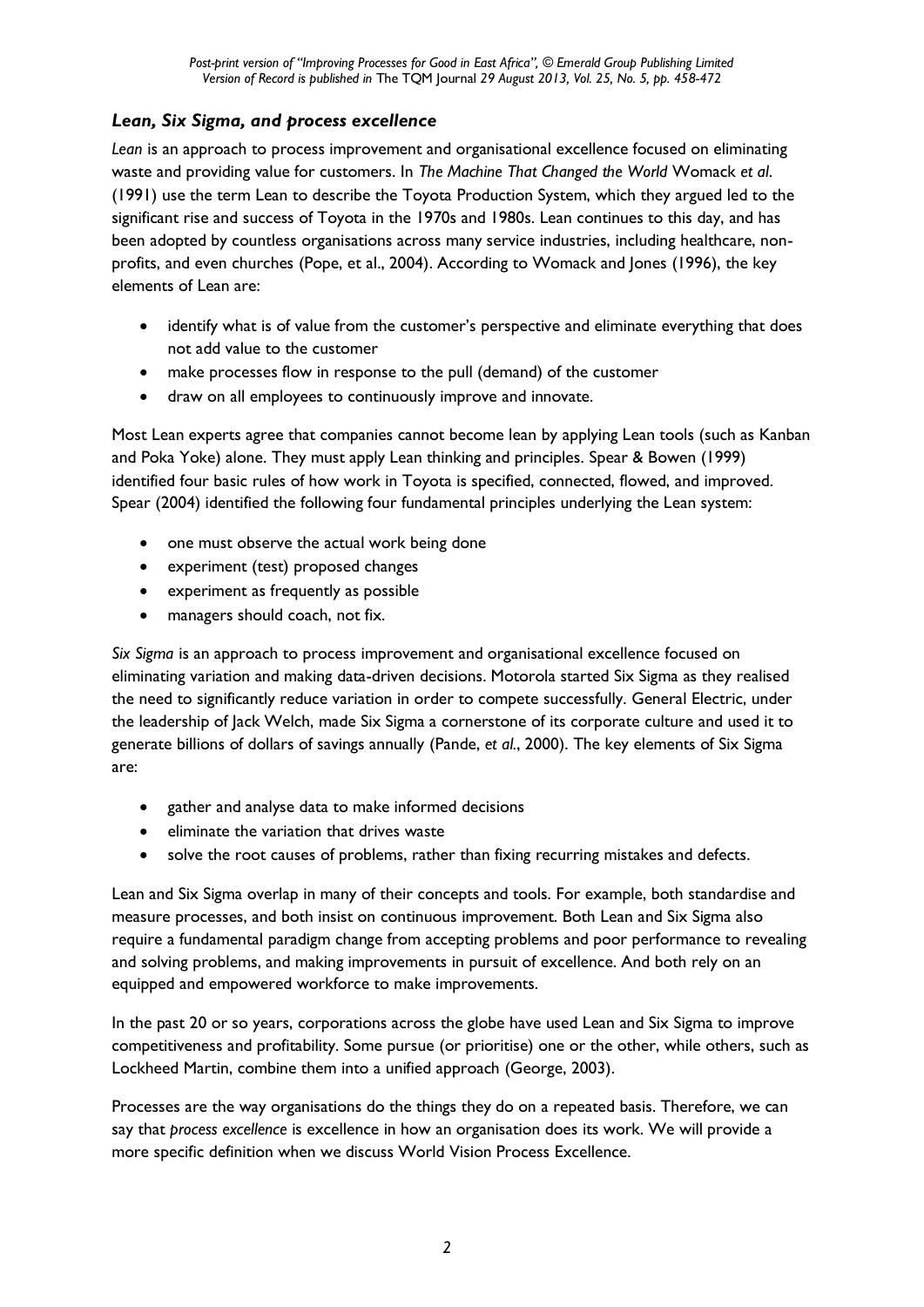#### *World Vision<sup>1</sup>*

Moved by the plight of suffering children, Reverend Bob Pierce, an American evangelist, started World Vision in 1950 to help children orphaned in the Korean War. World Vision began child sponsorship in 1953 to provide long-term care for children in crisis. Since then, World Vision has expanded geographically to Latin America, Africa, Eastern Europe, the Middle East, and other parts of Asia. World Vision also expanded the scope of its work to include community development, disaster preparation and response, and advocacy for the poor. Including its microfinance subsidiary VisionFund International, World Vision's over 44,000 employees implement programmes of transformational development (Myers, 2011), disaster management, and promotion of justice in nearly 100 countries to realise its vision of every child having "life in all its fullness." World Vision and its many partners contribute to achieving the Millennium Development Goals (MDGs) (McArthur, 2013). In April 2013, World Vision Kenya was awarded the 2013 Lifetime Achievement Award by the Millennium Development Goals Trust Fund in Kenya for sustainable programmes that directly contribute to the realization of the MDGs.

World Vision started work in Ethiopia in 1971 to provide emergency relief to Sudanese refugees, and in Kenya in 1974 in response to a severe drought and famine. World Vision provided life-saving relief to help save millions of lives in the 1984/85 drought. In East Africa and globally, World Vision works with communities to:

- increase food security for families
- improve access to healthcare
- help children to stay in school and learn
- provide children and families with clean drinking water
- provide care and support to people and children living with and affected by HIV and AIDS
- provide microfinance loans for small businesses
- increase resilience to disasters such as drought
- protect and care for children.

For the first thirty years, World Vision was run by three pastors. Now, World Vision is run by business professionals. We are still a Christian organisation, but now as one of the largest INGOs in

the world, we strive to integrate the best business methods together with our core values to most effectively and efficiently serve the most vulnerable children across the globe with God's love.

#### *Kenya and East Africa*

**Error! Reference source not found.** shows Kenya, Ethiopia, and the seven other East African countries in which World Vision works, namely Sudan, South Sudan, Uganda, Rwanda, Burundi, Tanzania, and Somalia.

The Republic of Kenya lies on the equator and has a population of approximately 42 million people. Federal Democratic Republic of Ethiopia lies just north of

-



http://www.wvi.org/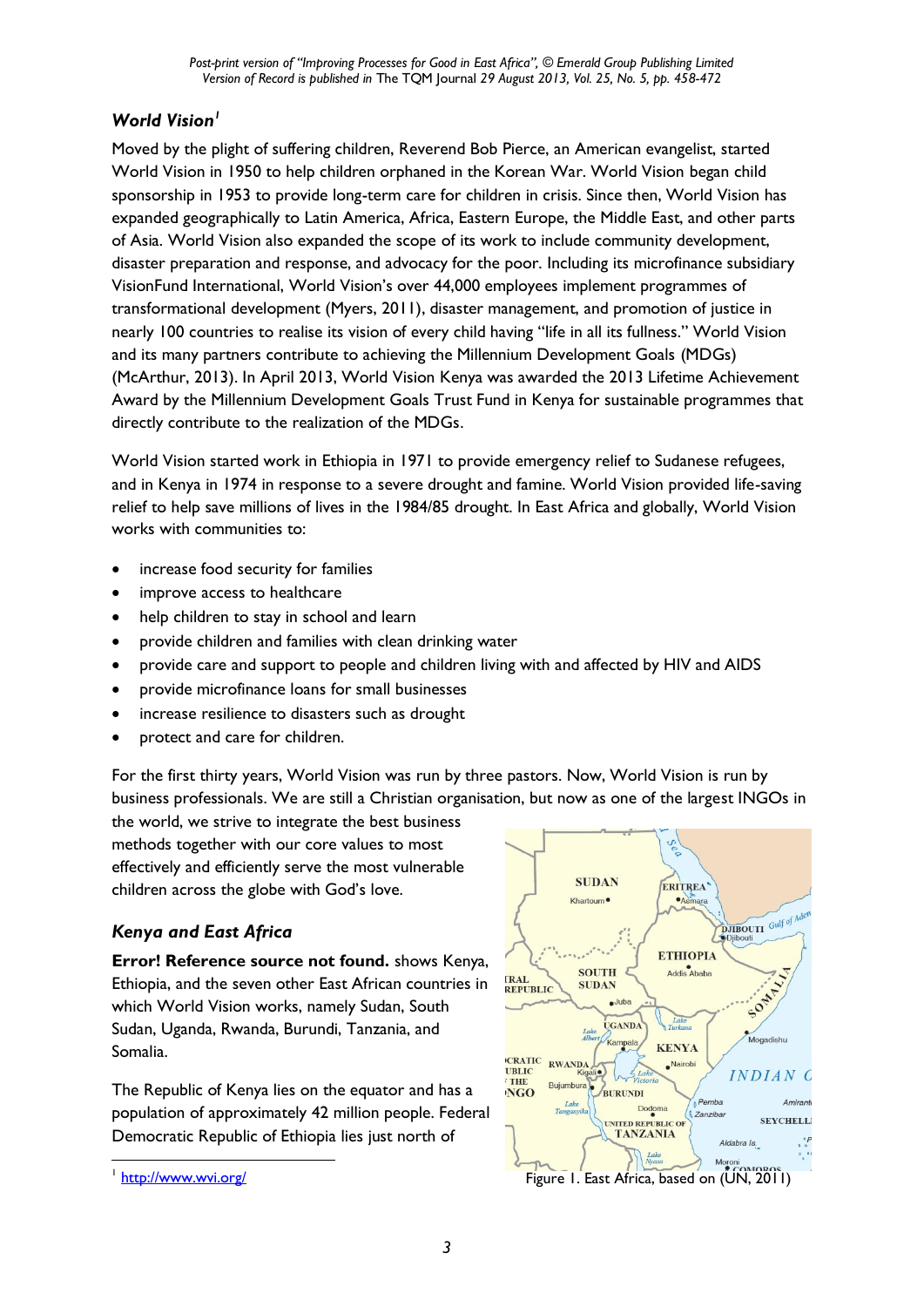Kenya and has approximately 85 million people. (United Nations Developemnt Program (UNDP), 2012) The human development indicators shown in [Table 1](#page-3-0) for these two countries compared to the USA reveal significant poverty.

| Indicator (UNDP, 2012)             | <b>Kenya</b> | <b>Ethiopia</b> | <b>USA</b> |
|------------------------------------|--------------|-----------------|------------|
| Life expectancy at birth           | 57.1         | 59.3            | 78.5       |
| Mean years of schooling            | 7.0          | 1.5             | 12.4       |
| Under 5 mortality per 1,000 births | 84           | 104             |            |
| $\sqrt{GDP}$ per capita $(\$)$     | 1,428        | 848             | 41,761     |

<span id="page-3-0"></span>Table 1. Human development indicators

## **Unique challenges to process excellence in INGOs**

INGOs are non-profit organisations that operate across borders and are not affiliated with a government. They have unique challenges to process excellence compared to for-profit organisations. The following are some personal observations:

- *INGOs have no profit motive.* INGOs exist to fulfil a mission, not to generate a profit. While INGOs have a "higher" calling, for some reason the drive for financial gain seems to motivate employees to process excellence more than the drive to save lives or help poor families escape poverty. A possible explanation for this is that the impact of process excellence on profit, loss, and cash flow is easier to see than the impact it has on an INGO's beneficiaries. Whatever the reason, it seems that INGOs need extra motivation to pursue process excellence.
- *People come to work for INGOs because they want to help others.* They generally care more about people than money or process. Consequently, INGO employees typically have less of a business mentality about them, which means they are likely to be less driven to maximise efficiency in their work, compared to their for-profit counterparts. Seeking to not offend their colleagues, they hesitate to critique them when problems arise. Being creative in spirit, many INGO staff take pride in doing things differently from others, rather than in standard, repeatable, measurable, and more efficient ways.
- *Humanitarian work by its nature is complex, unpredictable, and intensely people-oriented.* These characteristics seem to naturally carry over into the internal processes of the organisation, with the result that processes are also complex and unpredictable, and people rely more on personal relationships than standard processes to get things done.
- *INGOs are more likely to have an organisational decision-making policy that favours local autonomy over centralisation.* This can lead to inefficiencies and even diseconomies of scale due to the effort needed to work together across the ensuing differences and to recreate almost the same thing many times in different functions and countries.

These historical factors have led to inflexible, bureaucratic process with too many hand-offs, reviews, and approvals. These poorly integrated processes burden our staff with their long span times, poor quality, and high costs.

However, in spite of these unique challenges, INGOs also have many similarities to multinational corporations (MNCs). For example, INGOS and MNCs have in common support functions such as Human Resources, Finance, Supply Chain, and IT. INGOs should operate these with professionalism, efficiency, and effectiveness on par with or better than the best MNCs.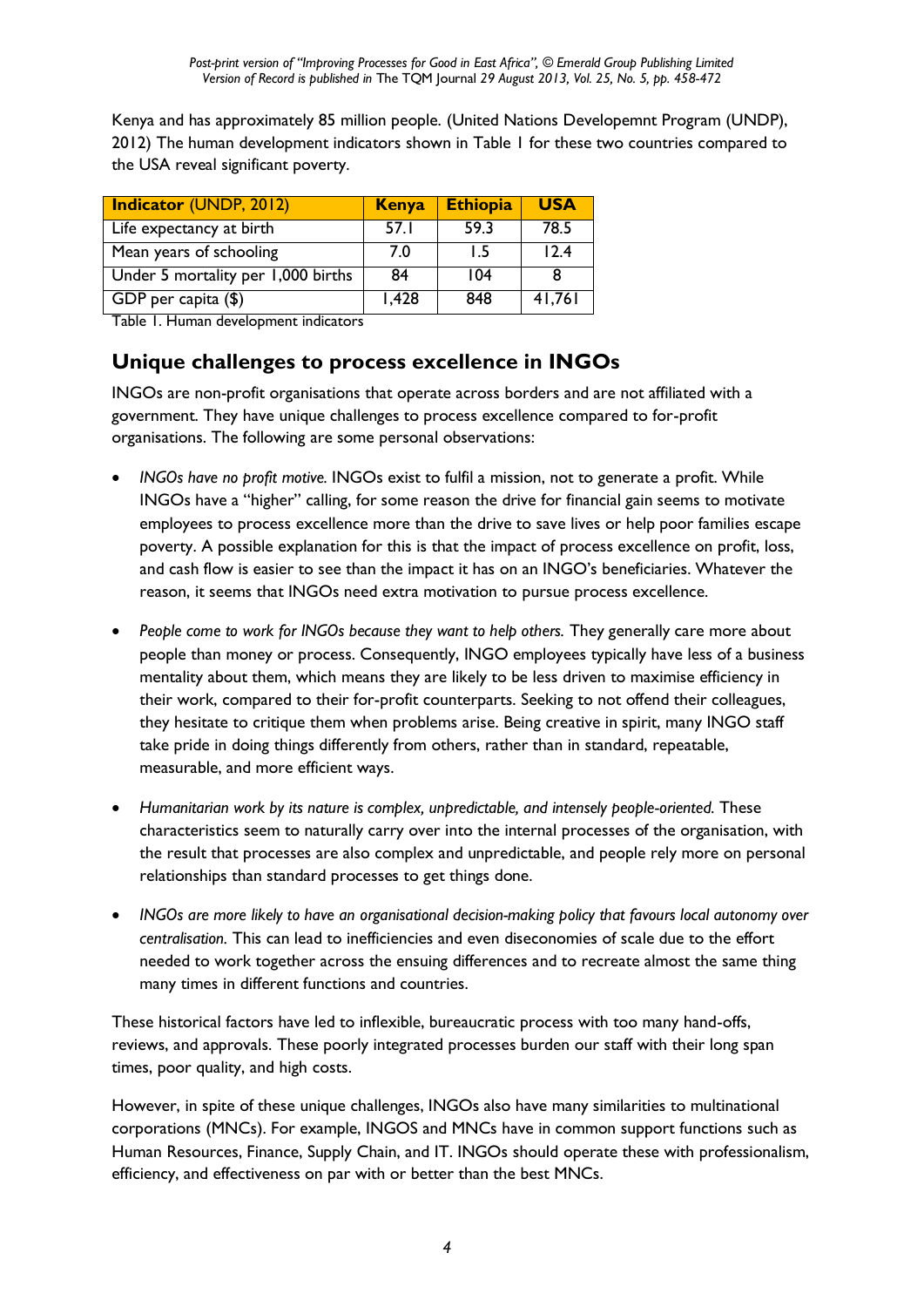In addition to these unique challenges, we note some trends affecting INGOs.

- *The contexts in which INGOs work are becoming increasingly dynamic and complex.* This means INGO processes must be more capable of responding effectively to bring life-giving assistance in increasingly difficult situations.
- *Donors and governments are demanding greater impact, transparency, and accountability with less funding.* Competition for fewer resources and demands for greater responsiveness and measured impact create additional pressure to do more with less.
- *MNCs and sovereign wealth funds are making significant and long-term investments in micro and macro projects in developing nations.* Therefore, INGOs must find new, innovate ways to collaborate with these newer players.
- *Technological and communications advances are significantly disrupting legacy approaches to programmatic and organisational effectiveness.* These advances both permit and require rapid and agile adaptation and innovation from INGOs and their employees.
- *Developing nations are generally urbanising faster and growing faster economically than developed nations.* This requires INGOs to change where and how they work, and how they provide value to the people they serve.

These trends oblige INGOs to more quickly experiment, learn from experience, adopt new ways of doing things, and adapt themselves to their changing contexts.

### **Unique challenges to process excellence in East Africa**

Due to continuing economic, environmental, cultural, and political difficulties, life in Kenya and East Africa continues to be difficult and somewhat unpredictable. To quote the book title of one of Africa's most famous contemporary authors, Chinua Achebe (recently deceased), "Things Fall Apart." Naturally, the life of African organisations reflects these difficulties and the African culture. The following challenges stand out as of greatest importance in East Africa:

- *Low level of economic development.* Governments, organisations, and individuals use the scarce money and resources to cover basic needs, which means little remains to invest in innovation and improvement. This leads to fragile, outdated, inefficient, and ineffective infrastructure, equipment/tools, and processes. In this context, environmental, economic, or political crises cause great disruptions in systems and processes.
- *Timeliness is not a priority.* African cultures emphasise people and relationships over time and efficiency. Meetings and social events typically start late. This lateness is acceptable and even expected. However, Africans commonly lament about it and wish it were not so. Some Africans attribute their lack of development to this, as in the following quote from Nelson Mandela, "South Africans have no concept of time and this is also why we can't solve poverty and social problems […]" (Mandela, 2003) However, it is important to note that the African emphasis on people and

**Meetings in "Africa Time"** Meetings are often scheduled to begin before the organisers intend to begin, because they know people will arrive late. And people arrive late because they know that meetings don't begin on time!

relationships has many social advantages compared to the West's emphasis on time.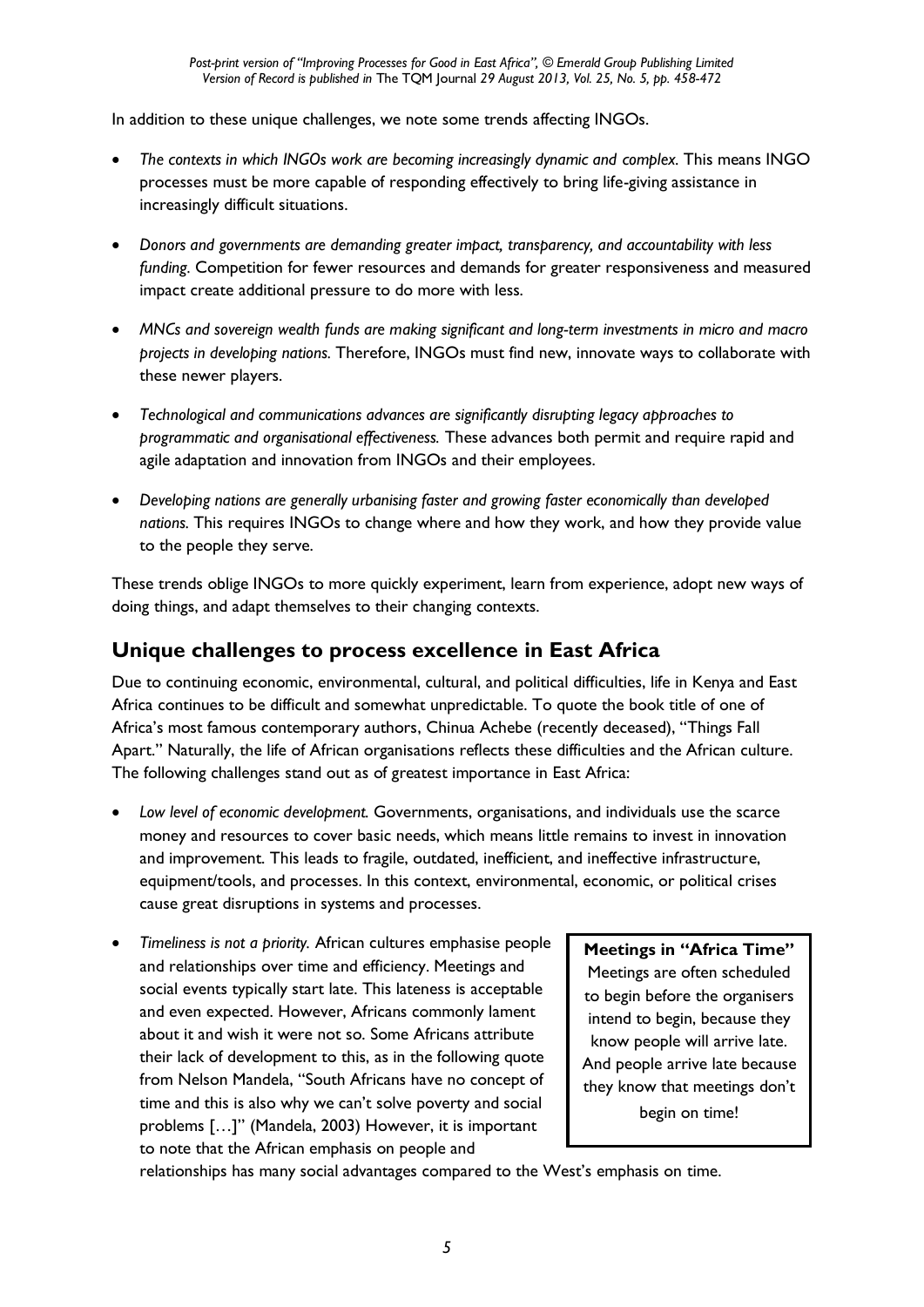- *High level of corruption.* Because of often rampant corruption, many transactions must be reviewed and approved to minimise fraud and bribery. These extra reviews and approvals burden processes. Some of them aren't even helpful because the reviewers and approvers are too far removed to know what's really going on, and/or they are redundant.
- *People don't follow written instructions.* Even when written process instructions exist, people generally don't read or follow them. This seems to be because there are few written instructions to follow. Even when written instructions exist, they are either poorly written or unavailable, or things are so fluid that they quickly become outdated. Consequently, people become accustomed to figuring things out through trial and error or asking colleagues who also aren't following written instructions.
- *Poor quality is the norm.* Similarly, poor quality and problems are so common that people simply accept and expect them. Needless to say, this is the opposite mentality than the one needed for continuous improvement.
- *It's not a problem until it's a problem.* Many things can and do go wrong. Because it's hard to predict what will go wrong next, and with the limited resources available, people tend to respond to problems only when they occur, rather than proactively preventing them by addressing root causes. This understandable habit, however, focuses attention on current problems rather than causes and leads to reactive fire fighting that is always trying to recover from difficulties.
- *Life is unpredictable.* Even with the best planning, things often don't turn out as one expects due to unpredictable factors that are truly beyond one's control. Variation and waste simply are greater here than in developed countries, due to the challenges identified above. This unpredictability stifles innovation because it makes improvement more difficult and less fruitful.
- *Workers are not expected to innovate.* Hierarchical cultures in Africa tend to relegate the role of workers to simply doing their jobs, rather than expecting them also to question why things are done as they are and to make things better. This also means most workers spend their energy struggling with poorly designed and complex processes, rather than asking "Why?" and making them better.

These issues reveal significant challenges to process excellence in the East African context.

## **Why process excellence is vital for INGOs**

As we have already observed, non-profits (including INGOs) usually lag behind their for-profit counterparts in their pursuit of process excellence. But it should not be so. In an MNC like General Electric, falling short of excellence may mean employees lose their jobs and shareholders don't see the value of their portfolios increase. In an INGO like World Vision, falling short of excellence may mean that hungry children don't eat, mothers die in childbirth, and girls don't go to school. The need for process excellence in INGOs is much greater because poor performance negatively impacts the lives of the neediest and most vulnerable people in the world. Because of the challenges that INGOs face and their life-impacting missions, they can't be satisfied with "good enough." Rather, INGOs must pursue process excellence.

Bradley, *et al.* (2003) estimated that the nonprofit sector in the United States could free up \$100 billion annually by improving its management practices. The humanitarian community and donors are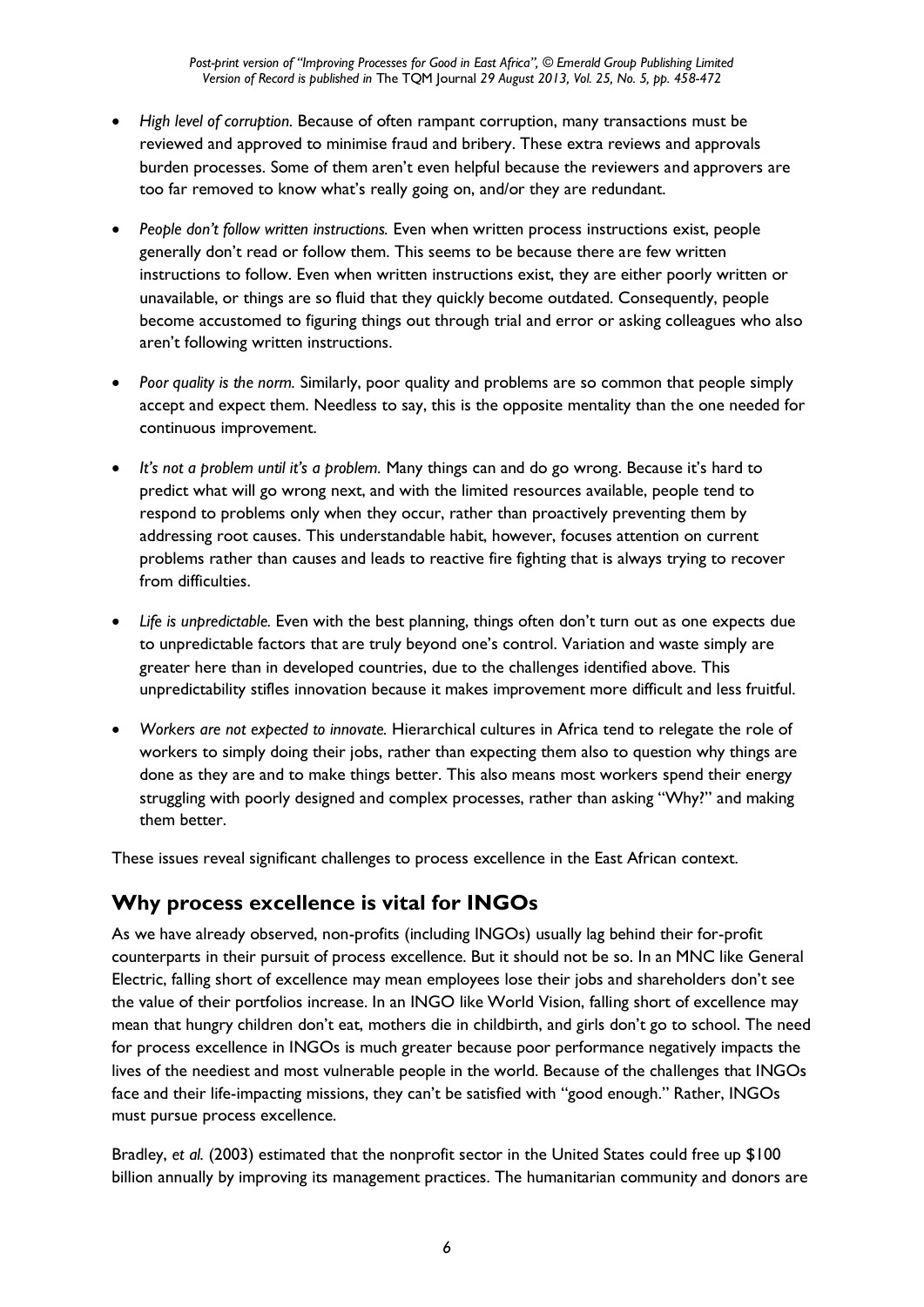calling for increased INGO effectiveness and efficiency. In his recent Annual Letter, Bill Gates (2013) made the case for using measurement and analysis to drive improvement to more effectively combat poverty. Several voices (Diaz-Otero, 2011; Kufa, 2012) are calling for INGOs to apply Lean and Six Sigma to deliver better and faster, and to reduce costs. One of these voices, Steve Bell, a Lean IT pioneer and faculty member of the Lean Enterprise Institute [\(www.lean.org\)](http://www.lean.org/), founded Lean4NGO [\(www.lean4ngo.org\)](http://www.lean4ngo.org/) to leverage the principles, systems and tools of Lean Thinking to improve efficiency and effectiveness of NGOs. The United Nations (PEX, 2011) and some NGOs, such as CCBRT<sup>2</sup> in Tanzania, are beginning to apply and benefit from Lean and Six Sigma.

From the above, we conclude that pursuing process excellence in INGOs through Lean and Six Sigma is both vital and possible.

## **Why process excellence is vital for East Africa**

Because of the poverty in East Africa, the challenges to process excellence identified above have devastating effects. Similar to the consequences in an INGO, poor processes in East Africa can result in children going hungry, working rather than going to school, or dying due to lack of medical care. To address these many challenges, governments, businesses, and non-profit organisations must fully commit to and pursue process excellence with the best available methods, such as Lean and Six Sigma. Some are already doing this.

The Japanese International Cooperation Agency (JICA) set up the Ethiopian Kaizen Institute based on a personal request from the late Ethiopian Prime Minister Meles Zenawi (GRIPS Development Forum (GDF), 2012). JICA has been partnering with the Ethiopian government to help small and medium size private companies apply *kaizen* (Lean) in Ethiopia.

In *Introducing Kaizen in Africa*, Ohno, *et al.* (2009) describe kaizen as "'continuous improvement' involving the entire workforce from the top management to middle managers and workers." The authors state three reasons why kaizen is appropriate for Africa:

- 1. Complementarity with the Western top-down approach of Business Process Reengineering, which imposes radical changes from the top down. Kaizen is, rather, a bottom-up approach that relies on the decisions and improvements from the entire workforce.
- 2. Kaizen is a low-cost approach to improving performance that doesn't rely on capital investment, and that quickly builds sustainable capability within the organisation.
- 3. Kaizen is transferable to the socio-economic environment of developing countries. The economic and cultural inhibitors to excellence in Africa are similar to those that existed in Japan and were overcome through concerted effort and good public policies.

The Kaizen Institute, a global consulting company founded in 1985 by Sensei Masaaki Imai (who wrote the foundational book *Gemba Kaizen,* 2012), has established a branch in Africa [\(http://afr.kaizen.com/home.html\)](http://afr.kaizen.com/home.html).

From the above, we conclude that pursuing process excellence in East Africa through Lean and Six Sigma is both vital and possible.

-

<sup>&</sup>lt;sup>2</sup> Comprehensive Community Based Rehabilitation in Tanzania, based in Dar es Salaam, is the largest provider of disability and rehabilitation services in Tanzania [\(http://www.ccbrt.or.tz/\)](http://www.ccbrt.or.tz/).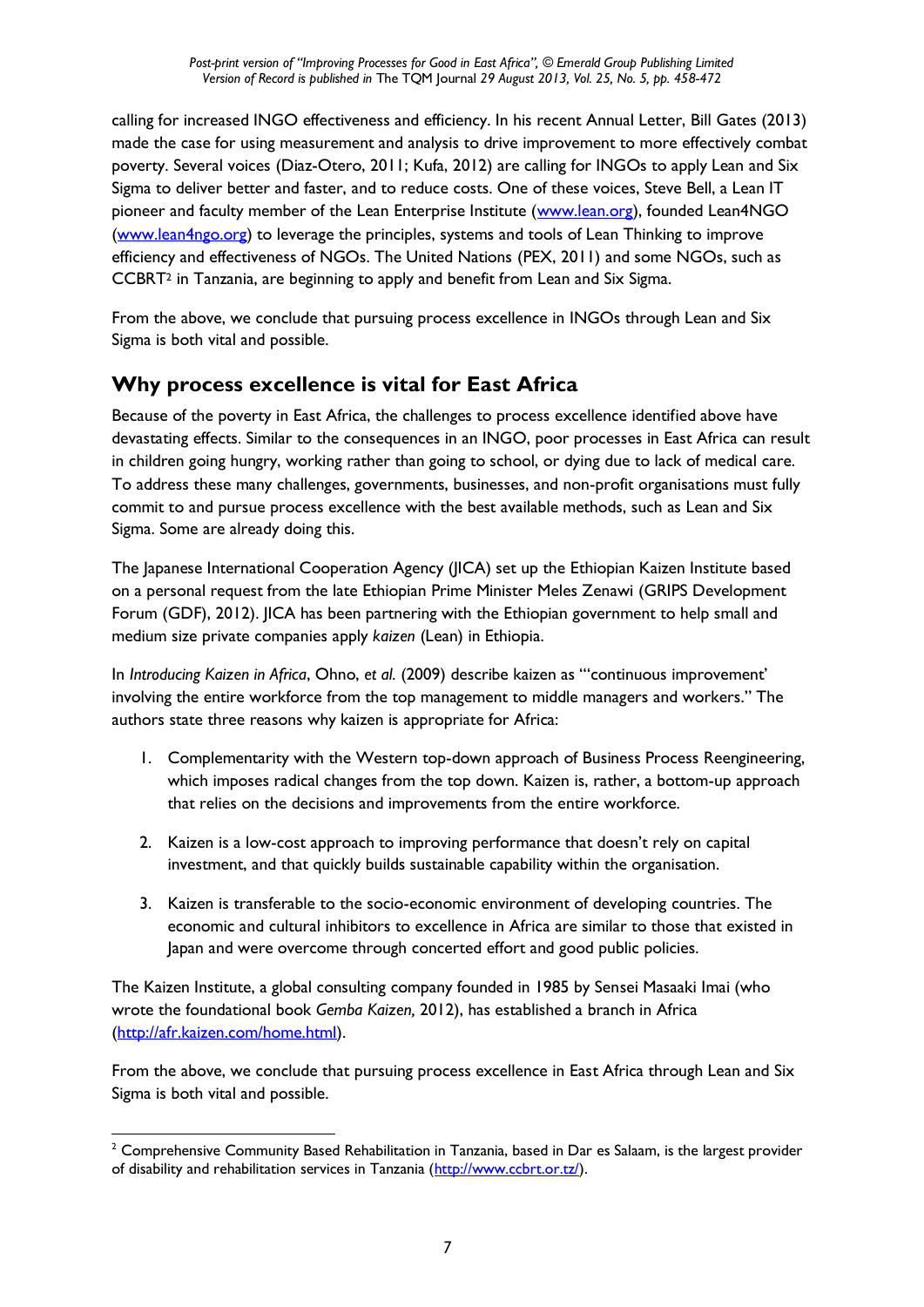## **World Vision's process improvement approach in East Africa**

World Vision's approach in East Africa reflects the standard approach to implementing a new process improvement initiative:

- *Instil a vision for excellence.* We provide an inspiring vision for Process Excellence that integrates the key elements of Lean and Six Sigma with the values and priorities of a humanitarian INGO.
- *Engage senior leaders.* World Vision East Africa Region senior leaders asked the author, a certified Lean Six Sigma Master Black Belt, to lead process improvement in the region. We trained and got buy-in from senior leaders of all the national offices in the region.
- *Train and mentor Green Belts.* We trained Green Belts with a one week standard classroom Lean Six Sigma curriculum tailored to the World Vision context. The training includes about 15 hours of hands-on exercises to promote experiential learning. Green Belts receive coaching and mentoring as they facilitate process improvement projects.
- *Conduct process improvement projects that deliver measured impact.* Green Belts facilitate process improvement projects to improve priority processes with teams composed of process participants. These projects follow a standard process similar to Six Sigma's DMAIC and use standard templates to document the project proposal, charter, changes, action items, and summary (including before and after measurements).
- *Energise teams for Process Excellence.* We developed and deliver a five hour training to introduce employees to and get them excited about process improvement and Process Excellence. Process improvement workshops start with this training. It includes a hands-on simulation to reinforce the concepts and tools taught, show the potential impact of process improvement, and experientially demonstrate that improved performance comes not from better employees, but from better processes. Senior leadership teams also take this training.
- *Change habits in the workplace.* We developed and piloted a two-day workshop that transforms how people think about and do their work through workplace organisation (6S), visual control, process standardisation, and measurement. The workshop integrates concepts and tools from *Gemba Kaizen* (Imai, 2012) and *The High Velocity Edge* (Spear, 2009).
- *Share success stories and learning.* We held a Process Excellence Summit in May 2013 to celebrate and share our successes and learning. We are also sharing our impact within the larger World Vision Partnership.

| <b>Process improvement activity</b>                                |       |
|--------------------------------------------------------------------|-------|
| Train employees with the Process Excellence Energiser              | 370   |
| Train/certify World Vision Lean Six Sigma Green Belts <sup>3</sup> | 47/18 |
| Start process improvement projects                                 | 49    |
| Implement process improvement projects                             | 26    |
| Complete process improvement projects (with measured impact)       | つこ    |

[Table 2](#page-7-0) shows the magnitude of our activities in East Africa to date (May 2013).

<span id="page-7-0"></span>Table 2. Process improvement activities

-

<sup>3</sup> Globally, we have trained over 100 Green Belts and conducted additional projects.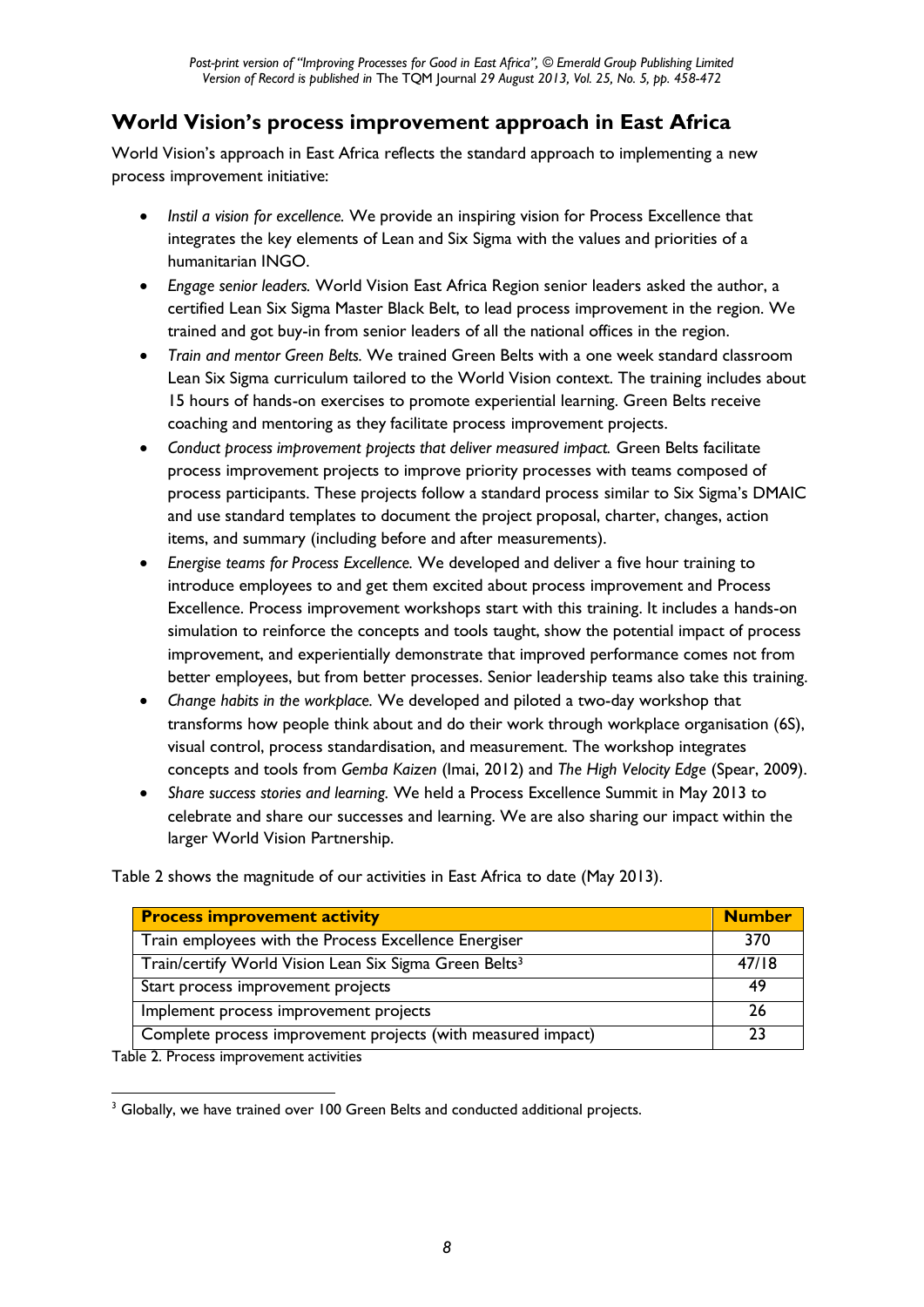## **World Vision Process Excellence**

While corporations and INGOs share some common values and core principles, the relative priority of the values will differ. For example, when profit is the final measure, customer engagements must necessarily be as brief and efficient as possible. On the other hand, when transformed lives are the final measure, "customer" engagements with community members must necessarily be as participatory and empowering as possible.

**World Vision's Core Values** We are Christian We are committed to the poor We value people We are stewards We are partners We are responsive

The same logic applies to what process excellence looks like. Both for-profits and INGOs value effectiveness and efficiency, but INGOs also prioritise other values that accord with how they engage with the people they serve. Because World Vision's development approach places a priority on treating people with respect and on being participatory, and our Partnership Principles include empowerment and accountability, these values are core to our idea of excellence.

We integrated the corporate world priorities of being effective and efficient with World Vision's priorities of being appropriate and empowering, and over these we highlighted the common need to continuously improve. We define World Vision Process Excellence as Effective, Efficient, Appropriate, Empowering, and Continuously Improving4. [Figure 2](#page-8-0) shows these five major elements, each comprising three sub-elements.

**Effective** Our processes are reliable and timely, and enable transformation

# **Continuously Improving**

We are accountable, correct problems quickly, and apply learning

# **Appropriate**

We respect all stakeholders, are flexible, and use appropriate technology

**Efficient** 

Our processes are simple, standard, and integrated

# **Empowering**

We make decisions locally, partner with stakeholders, and have needed capacity

<span id="page-8-0"></span>Figure 2. World Vision Process Excellence

<sup>-</sup><sup>4</sup> Interestingly, Takudzwa Kufa (2012) independently came up with the same five elements of process excellence for NGOs.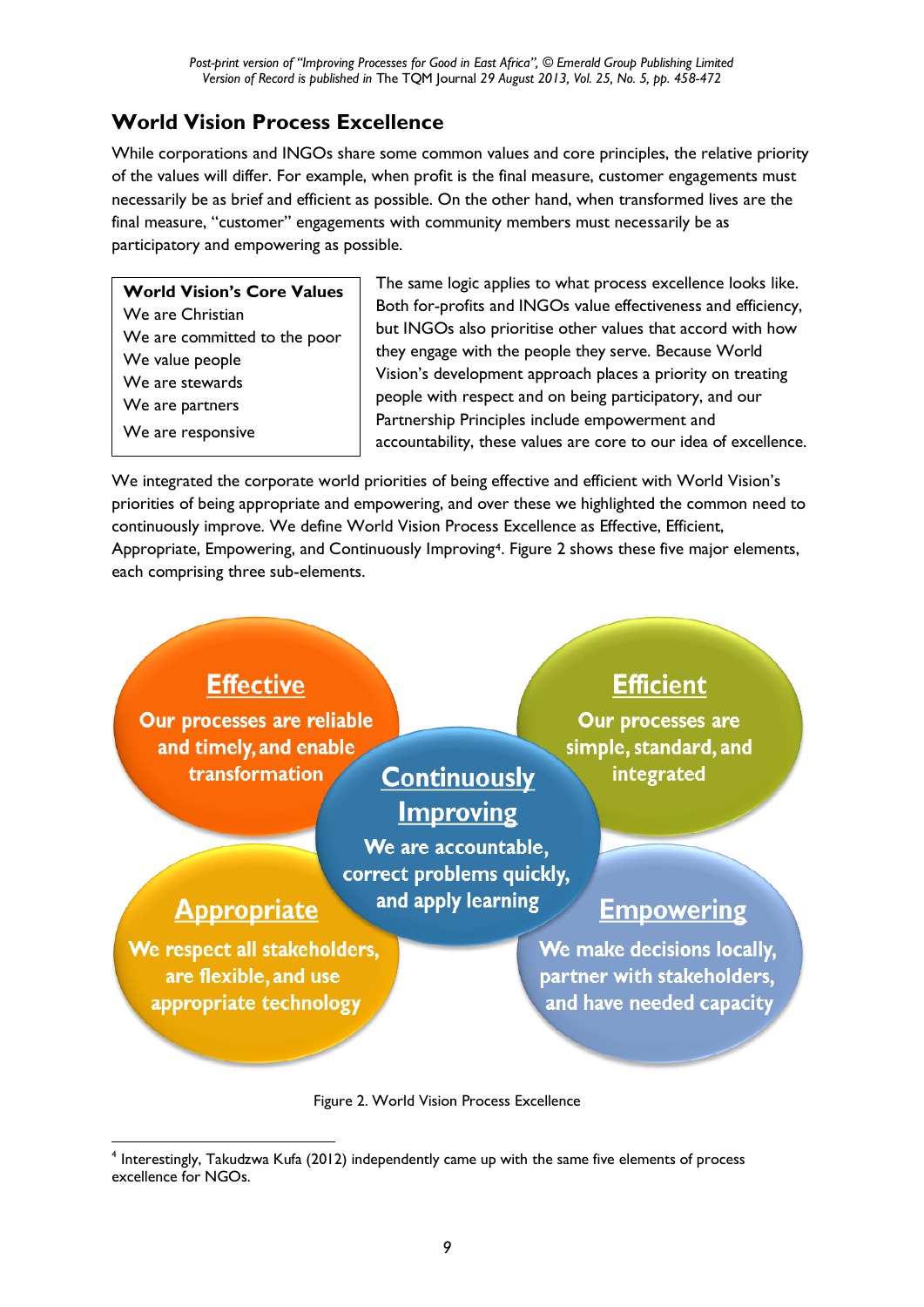[Figure 3](#page-9-0) shows how we define each sub-element to present in simple language the best thinking and practice in Lean and Six Sigma together with World Vision's values and priorities.

Effective: Our processes are reliable and timely, and enable transformation

- Reliable: They consistently and safely deliver quality, valued outputs and results
- Timely: They flow smoothly (minimum hand-offs, delays, rework) to provide output when it is needed
- Transformation: They contribute to or facilitate contribution to "Life in all its fullness"

Efficient: Our processes are simple, standard, and integrated

- Simple: They are intuitive, clear, concise, visually organised, and easy to perform correctly
- Standard: They use defined, common workflows, tools, roles & responsibilities, policies, and expectations
- Integrated: They seamlessly integrate with other processes and into a larger, optimised system

We respect all stakeholders, are flexible, and use appropi

- Respect: We honour all who are involved in or affected by our work, and their values and beliefs
- Flexibility: We adapt to different contexts and respond easily to changing situations
- Technology: We use reliable technology that is appropriate to the purpose, user, and use environment

Empowering: We make decisions locally, partner with stakeholders, and have needed capacity

- Local Decisions: We make decisions transparently and as close to the action as possible
- Partnering: We work with stakeholders to increase capacity, teamwork, outputs, and results
- Capacity: We have the tools, skills, knowledge, and work culture we need to achieve outputs and results

Continuously Improving: We are accountable, correct problems quickly, and apply learning

- Accountability: We own, measure, report, review, and act on process performance, outputs, and results
- Correcting Problems Quickly: We make problems visible, promptly investigate them, and address root causes
- Learning: We reflect, and proactively develop, apply, and share learning, best practices, and innovation

#### Figure 3. World Vision Process Excellence Detail

<span id="page-9-0"></span>World Vision Process Excellence aligns our staff and leaders to pursue a common goal as they define and improve the internal and external processes we use to contribute to "life in all its fullness" for the most vulnerable children across the globe.

## **World Vision's experience and learning**

Process improvement teams have mapped and analysed some of our key processes. They've made typical changes to improve process performance, such as:

- better planning and up-front coordination
- elimination of redundant reviews and approvals
- creation and use of checklists and simplified templates
- doing tasks in parallel that were done sequentially.

Process improvements in World Vision's East Africa Region have reduced span times, increased quality, and reduced costs. We have identified actual annual cost reductions of nearly \$1,000,000, and this figure reflects only part of the total financial impact. These improvements have allowed us to work with communities to reduce poverty in a timelier and more cost effective manner.

Table 3 shows some of the significant changes we have achieved in East Africa.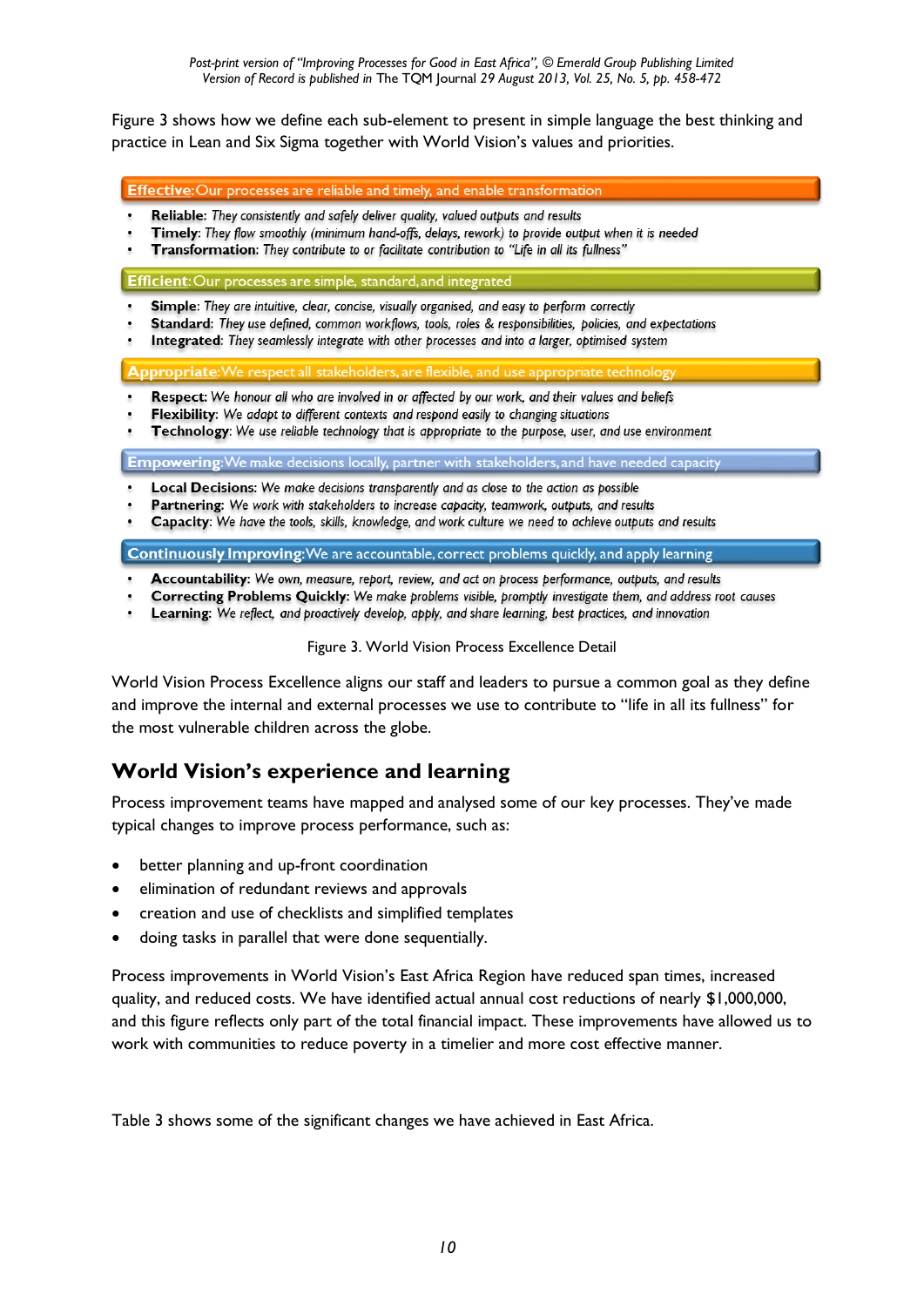| <b>Country</b> | <b>Process</b> | <b>Measure</b>                      | <b>Before</b> | <b>After</b>         | <b>Change</b> |
|----------------|----------------|-------------------------------------|---------------|----------------------|---------------|
| <b>Burundi</b> | Procurement    | Annual cost of goods (mosquito      | \$458,713     | \$318,823            | $-30%$        |
|                | planning and   | nets, office supplies, vehicles)    |               |                      |               |
|                | sourcing       |                                     |               |                      |               |
| Ethiopia       | Recruitment    | Time to hire new staff              | 130 days      | 41 days              | $-68%$        |
| Kenya          | Procurement    | Time to procure and drill boreholes | 174 days      | 64 days              | $-63%$        |
| Rwanda         | Procurement    | Internal time to procure goods      | 27 days       | $\overline{14}$ days | $-48%$        |
| South Sudan    | Payroll        | Time to prepare payroll             | 30 days       | 8 days               | $-73%$        |
| South Sudan    | Travel and     | Expenses per month (January-April)  | \$88,683      | \$63,680             | $-28%$        |
|                | lodging        |                                     |               |                      |               |
| Uganda         | Payment        | Percent of documents with errors    | 40%           | 4%                   | $-90\%$       |

Table 3. East Africa process improvements

#### *Lessons learned*

-

In achieving these improvements, we have observed the following:

- Receiving Green Belt training and participating in a process improvement workshop equips and energises employees to improve processes. In addition to the more formal process improvement projects, trained employees also make many small improvements in their work and personal lives.<sup>5</sup>
- The training and workshops transform employees' thinking from accepting poor processes to seeing (and no longer accepting) waste and variation, solving problems, and improving processes.
- The overwhelming response has been, "This is great! We need more of it!" However, the current culture, habits, and paradigms are so ingrained and pervasive that we still require additional training, practice, coaching and mentoring to develop our understanding and imagination of what Process Excellence looks like and how we can achieve it.
- The day-to-day pressure of getting work done presents the greatest hindrance to project completion. We need to find a better way to ensure implementation proceeds according to plan.
- The task of properly documenting process improvement project and measuring actual impact presents the second greatest obstacle to project completion. We introduced a one slide PowerPoint template – basically an A3 (Lean Enterprise Institue (LEI), 2012) – titled "We Made it Better" to simply document smaller improvements.
- Projects progress faster in national offices with stronger buy-in and drive from senior leadership.
- Senior leaders appreciate the energy and changes being made, and require proof of change from actual before and after measurements, rather than just estimates.
- Improving the processes of greatest importance to senior leaders (such as recruitment and supply chain) has increased buy-in and attention. Leaders who are more committed fervently request to have Green Belts trained and projects undertaken – and they provide the leadership support to move projects to completion.
- The hands-on simulation that's part of the Process Excellence Energiser provides tangible proof that processes can be improved, and prepares workshop participants to identify waste and variation, and agree on improvements to make.
- We can greatly multiply the impact of process improvement by expanding the depth and breadth of process improvement within the region and globally.

<sup>&</sup>lt;sup>5</sup> In Tanzania, Michael, a workshop attendee, applied the Lean and Six Sigma concepts to his family's microenterprise business of producing sunflower oil and doubled their productivity by addressing root causes of quality problems.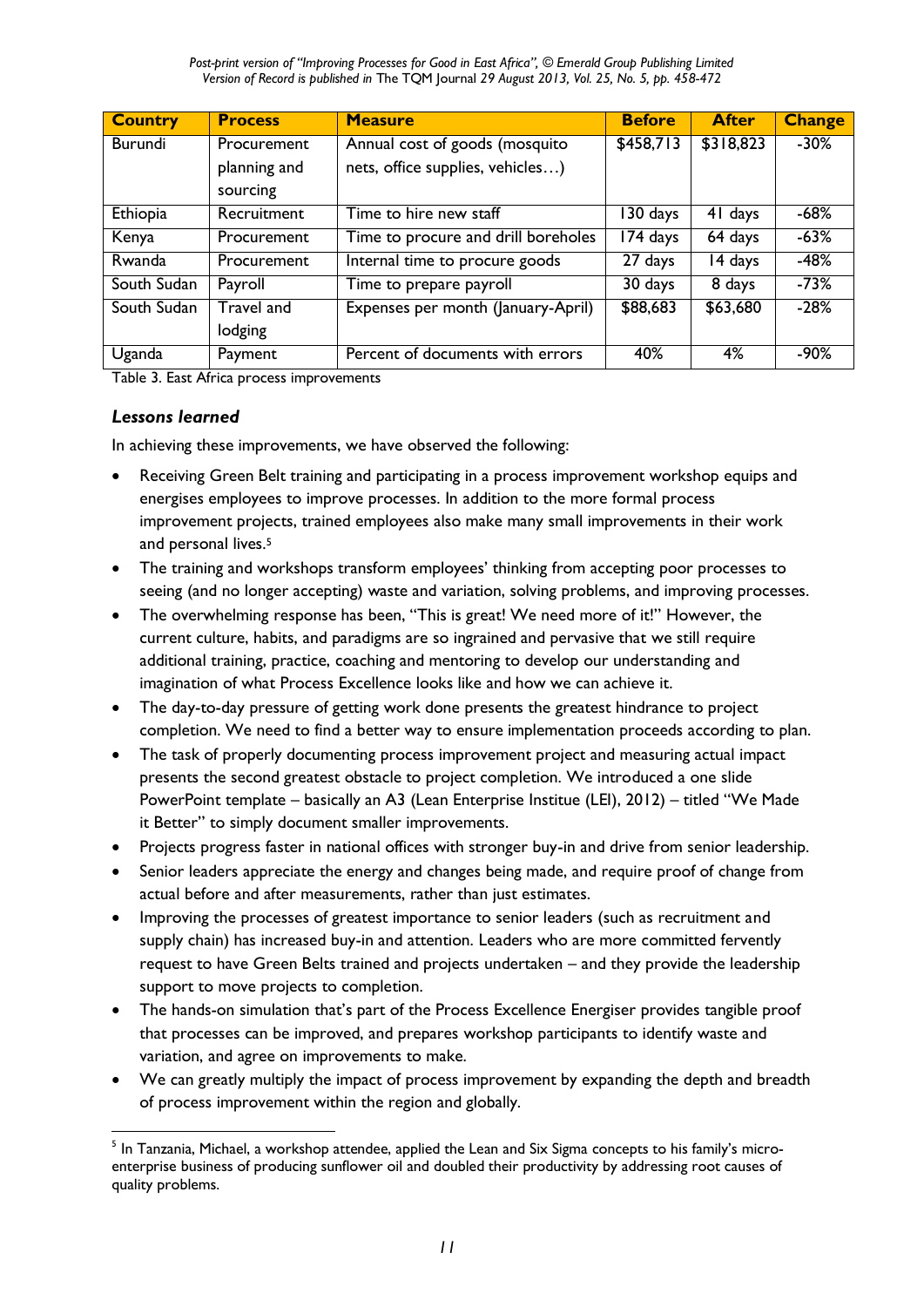# **Recommendations for NGOs and East African organisations**

World Vision's experience clearly demonstrates that applying Lean and Six Sigma to improve processes bears real fruit and shows promise for bringing about the transformation needed in INGOs and East Africa. We recommend the following for NGOs and other East African organisations:

- Implement Lean and Six Sigma to improve processes in pursuit of process excellence.
- Educate, engage, and get buy-in and sustained attention from senior leadership.
- Improve processes and achieve results that senior leaders care about most.
- Provide the coaching and mentoring that Green Belts need to apply and grow their learning.
- Prioritise timely project completion and measurement of actual impact.
- Contextualise Lean and Six Sigma to reflect your organisation's values and priorities.
- Use Lean and Six Sigma to energise your employees and turn them into proactive problem solvers who no longer accept poor quality and delays, but who continuously innovate to improve performance and impact while reducing costs.

As reflected in the quote from Einstein, we need new thinking and new ideas to transform our

organisations. Lean and Six Sigma provide the concepts and tools to transform not only our thinking, but our processes as well.



# **How you can help**

As we look to the future, we see many challenges, but more importantly we see the huge need and opportunity for process improvement. NGOs and public, private, and civil society sector organisations in East Africa need assistance and guidance to bring about meaningful transformation. Lean Six Sigma Black Belts and Master Black Belts, and other TQM experts, can visit Lean4NGO [\(http://lean4ngo.org/](http://lean4ngo.org/)) and join the discussions on Lean4NGO's LinkedIn group [\(http://www.linkedin.com/groups?home=&gid=3880443\)](http://www.linkedin.com/groups?home=&gid=3880443). They can also share their expertise with NGOs, for example, by:

- teaching, coaching and mentoring Green Belts and Black Belts in East African organisations (for example, through Mentors for Africa [\(http://www.mentorsforafrica.org/\)](http://www.mentorsforafrica.org/)),
- contextualising Lean and Six Sigma concepts and tools to make them easily understandable and useful to humanitarian field workers as they engage children and adults in poor communities across the globe and to micro-enterprises in developing countries,
- facilitating process improvement projects on key process that demonstrate impact.

## **Conclusion – we can and should improve processes for good**

We conclude that NGOs and all East African organisations can and should apply Lean and Six Sigma approaches to achieve significant process improvements that reduce cost, shorten time spans, and improve quality. Private sector companies can improve their processes to provide valuable goods and services to customers and increase their profits. Governments, NGOs, and other non-profit organisations can improve their processes for good – that is, to achieve their mission of serving people.

Let us work together strategically, passionately and with the best TQM approaches, such as Lean and Six Sigma, to pursue and achieve process excellence in NGOs and East Africa.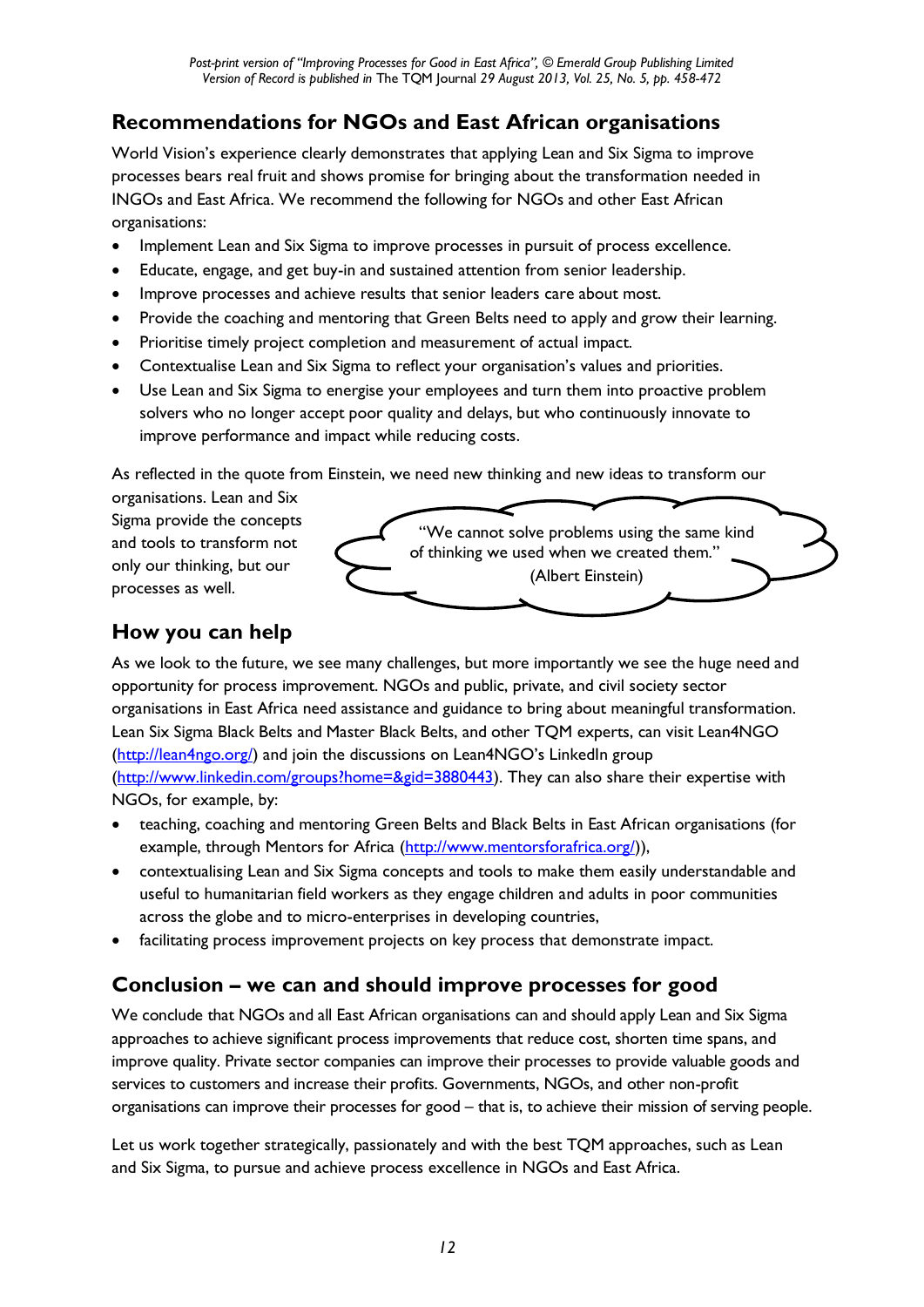## **References**

- Bradley, B., Jansen, P. & Silverman, L., 2003. The Nonprofit Sector's \$100 Billion Opportunity. *Harvard Business Review,* Issue May.
- Diaz-Otero, T., 2011. *Effectiveness of Aid: How to improve it with diminishing resources?.* [Online] Available at: http://sonjabe.com/effectiveness-of-aid-how-to-improve-it-with-diminishingresources/
	- [Accessed 28 November 2012].
- Gates, B., 2013. *Annual Letter from Bill Gates,* Seattle: Bill & Melinda Gates Foundation.
- George, M. L., 2003. *Lean Six Sigma for service: how to use Lean Speed and Six Sigma Quality to improve services and transactions.* New York: McGraww Hill.
- GRIPS Development Forum (GDF), 2012. *GRIPS Development Forum Policy Minutes.* [Online] Available at: http://gwww.grips.ac.jp/forum-e/pdf\_e12/merged\_PM24.pdf [Accessed 28 November 2012].
- Imai, M., 2012. *Gemba Kaizen.* 2nd ed. New York: McGraw-Hill.
- Kufa, T., 2012. *Aid Effectiveness: Lessons from the Food Industry.* [Online] Available at: http://improveafrica.wordpress.com/2012/06/22/aid-effectiveness-lessons-from-thefood-industry/
	- [Accessed 28 November 2012].
- Lean Enterprise Institute (LEI), 2012. *LEI A3 Dojo.* [Online]
	- Available at: www.lean.org/a3dojo/
	- [Accessed 28 November 2012].
- Mandela, N., 2003. s.l.:s.n.
- McArthur, J., March/April 2013. *Own the Goals: What the Millennium Development Goals Have Accomplished,* Washington, DC: s.n.
- Myers, B. L., 2011. *Walking With The Poor: Principles and Practices of Transformational Development.*  Revised ed. Maryknoll, NY: Orbis Books.
- Ohno, I., Ohno, K. & Uesu, S., 2009. *Introducing KAIZEN in Afriica (Introduction).* [Online] Available at: http://www.grips.ac.jp/forum/pdf09/Introducing\_KAIZEN\_in\_Africa.pdf [Accessed 28 November 2012].
- Pande, P., Neuman, R. & Cavanagh, R., 2000. *The Six Sigma way: how GE, Motorola, and other top companies are honing their performance.* New York: McGraw Hill.
- Pope, D., Parris, A. & Hill, K., 2004. The Lean Church. *Regent Business Review,* March/April(10), pp. 11-16.
- Process Excellence Network (PEX), 2011. *Lean Six Sigma Boosts Peace Keeping Operations.* [Online] Available at: www.processexcellencenetwork.com/lean/articles/lean-six-sigma-for-peace-keepingoperations/

[Accessed 28 November 2012].

- Spear, S. & Bowen, K., 1999. Decoding the DNA of the Toyota Production System. *Harvard Business Review,* September-October(1999).
- Spear, S. J., 2004. Learning to Lead at Toyota. *Harvard Business Review,* Issue 2004.
- Spear, S. J., 2009. *The High-Velocity Edge.* 2nd ed. New York: McGraw-Hill.
- United Nations (UN), 2011. *Africa, Map No. 4045 Rev. 7.* [Online]
	- Available at: http://www.un.org/Depts/Cartographic/map/profile/africa.pdf [Accessed 28 November 2012].
- United Nations Development Programme (UNDP), 2012. *UNDP international human development indicators.* [Online]
	- Available at: http://hdr.undp.org/en/data/profiles/
	- [Accessed 28 November 2012].
- Womack, J. P. & Jones, D. T., 1996. *Lean Thinking.* New York: Simon & Schuster.
- Womack, J. P., Jones, D. T. & Roos, D., 1991. *The Machine That Changed The World.* 1st ed. New York: HarperPerennial.